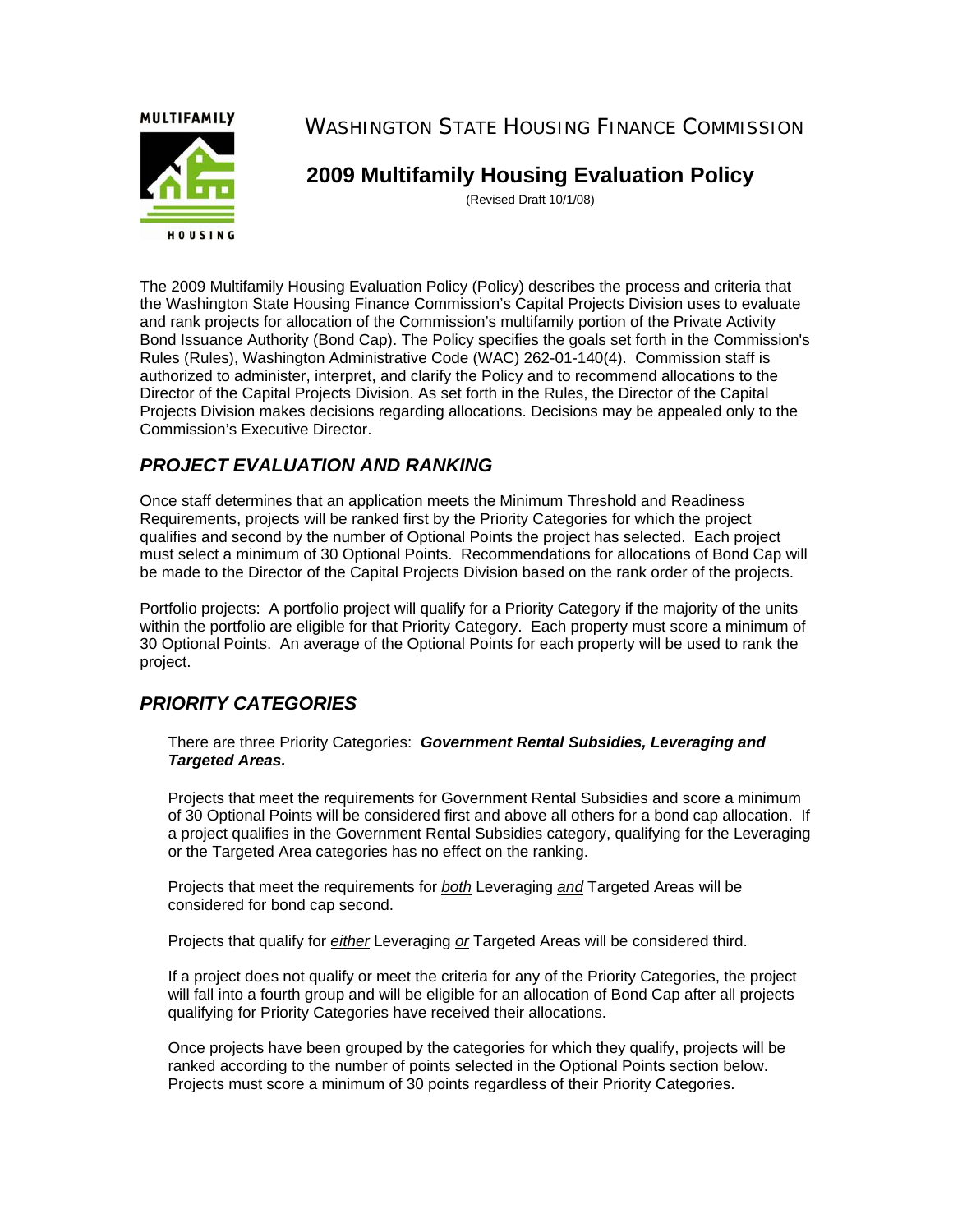In cases where Priority Categories and Optional Points are equal, ties will be settled in the following manner:

- 1. Qualified 501(c)(3) Nonprofits who sponsor and have material participation in a project will have priority over other entities
- 2. Lesser amount of Bond Cap request

# *Government Rental Subsidies*

Priority will be given to projects that create or preserve project-based government rental subsidies covering at least 50% of the units.

 $\Box$  To qualify, the applicant must agree to renew the project-based Section 8 contracts or other government rental subsidies for as long as available during the term of the Regulatory Agreement. If the rental subsidy contracts are terminated before the expiration of the Regulatory Agreement, the owner must agree to set aside 30% of the units for households at 50% of local median income for at least 15 years after the termination of the rental subsidies or until the end of the Regulatory Agreement, whichever comes first. Documentation of the rental subsidy contracts and a timeline for the transfer of those contracts by the relevant government agency must be submitted with the application.

*Projects applying for Bond Cap that are also working with USDA Rural Development (RD) for either financing and/or transfers must provide a letter from RD indicating that a complete application for each of the properties has been submitted to RD. The application for Bond Cap will not be considered without RD confirmation.* 

*Similarly, RD projects that plan to apply for Low-Income Housing Tax Credits "LIHTC" will be required to submit a fully executed RD Letter of Conditions indicating appraisals are complete with their tax credit application*.

# *Leveraging*

Priority will be given to projects that leverage other government and/or third-party resources such as:

- Government grants, government guaranteed loans or loan assistance; e.g., Housing Trust Fund, CDBG funds, USDA Rural Development loans. The guarantee must be on a loan other than the bond-financed mortgage loan.
	- Proof of funding or funder's decision timeline must accompany application
- $\Box$  Contribution of land by a governmental entity
	- A copy of a current appraisal acceptable to the Commission to establish the value of contributed land and a legal description of the land being contributed must be submitted with the application. If the land is provided on a minimal lease basis, the terms of the lease must be provided, and the value of that lease over market rates must be identified.
- $\Box$  Philanthropic assistance from established organizations in an amount equal to at least 5% of project costs
	- The assisting organization must be unrelated to the applicant. The Commission reserves the right to request a list of principals or officers of both the applying and granting organization.
	- Proof of funding or funder's decision timeline must accompany application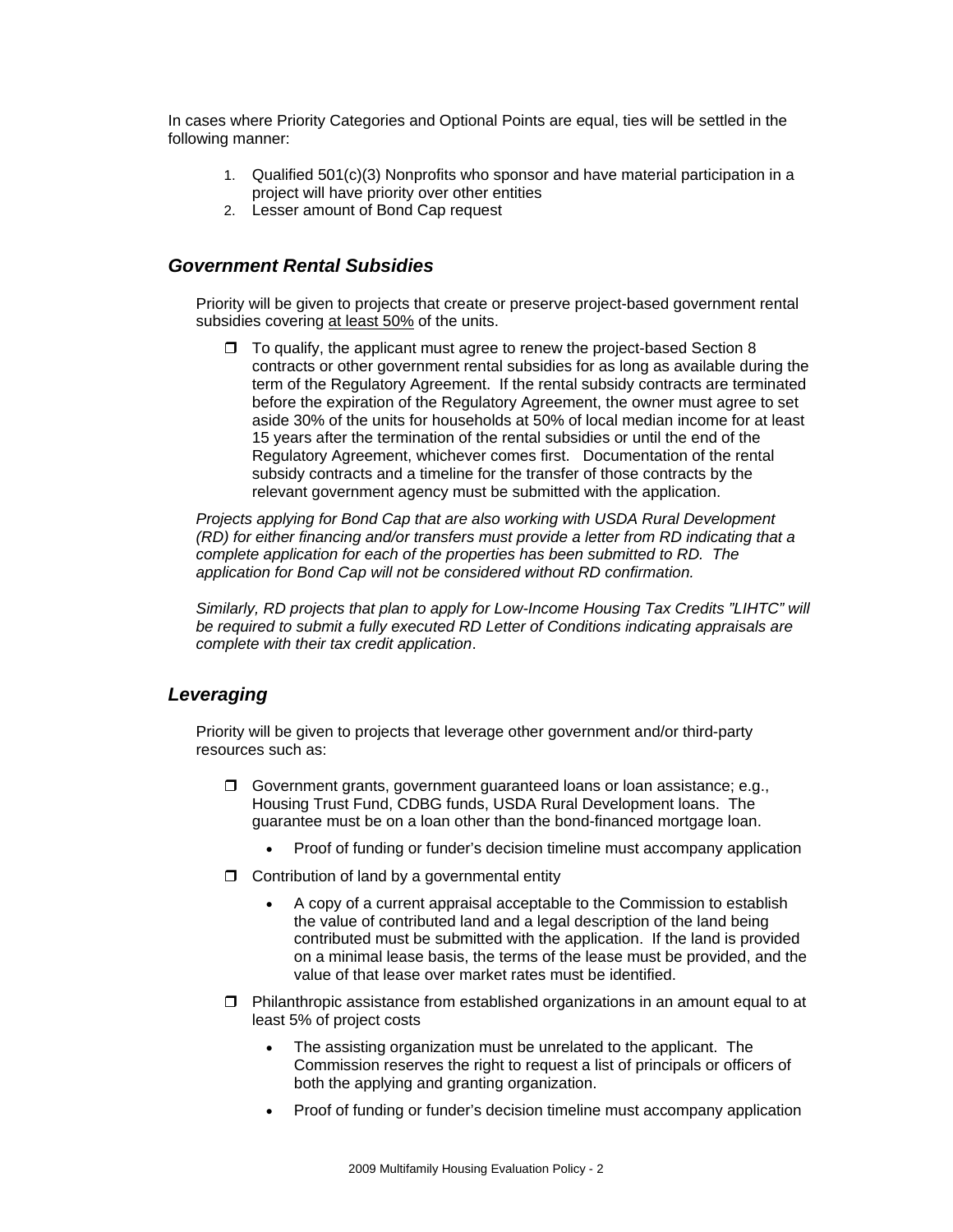- □ Low-Income Housing Tax Credits (LIHTC), Historic Tax Credits, and/or New Market Tax Credits (NMTC)
	- New Market Tax Credits and Historic Tax Credits must be received on either the building that contains the housing units or on a property intricately related to the project development. A description of the relationship of the housing to the property receiving the NMTC must be included with the application.

*Note: Projects applying for LIHTC that are also using USDA Rural Development (RD) financing will be required to submit a fully executed RD Letter of Conditions indicating appraisals are complete with their tax credit application*.

Note: Tax abatement or tax exemption that is given as a matter of general government policy or law, such as a property tax exemption, does not qualify under this category.

# *Targeted Areas*

Priority will be given to projects that meet the need for affordable housing in specific geographic areas. Qualifying projects are

- $\square$  Developers that are being requested by a governmental entity to replace lowincome housing lost due to redevelopment projects
	- Proof of the request and an explanation of the units to be lost must accompany the application.
- $\Box$  Projects that can demonstrate a vacancy rate of less than 5% in subsidized housing units within the project's market area. Projects will also qualify if there are no subsidized units in the market area.
	- Subsidized housing is defined as those properties receiving financial assistance from a government or other public entity to build or operate the development, to help pay rent and utility costs, or for the provision of services. Examples include LIHTC, USDA Rural development, HUD project-based Section 8, etc. Individual Section 8 vouchers are not considered a subsidy under this point criterion.
	- Applicants must provide a description of the market area, a list of the properties with subsidized housing units, the type of subsidy, and a vacancy rate for each property, or a market study proving there are no subsidized units in the area.
- In a HUD-defined Difficult Development Area (DDA), or a HUD-defined Qualified Census Tract (QCT). Appropriate documentation indicating a DDA or QCT is required
- □ In an area in which RCW 84.14, "New and Rehabilitated Unit Dwelling in Urban Centers," applies
- $\Box$  In a Planned Action Area as designated by a local jurisdiction described in RCW 43.21C.031 and WAC 197-11-164, 168, 172, and 315
- $\Box$  In an area that is targeted and defined as needing housing by the jurisdiction's Comprehensive Plan and in separate City Council goals or policies
- $\Box$  In an area included in a Master Plan or a Sub-Area Plan in which the jurisdiction is a participant
- A Main Street Approach™ area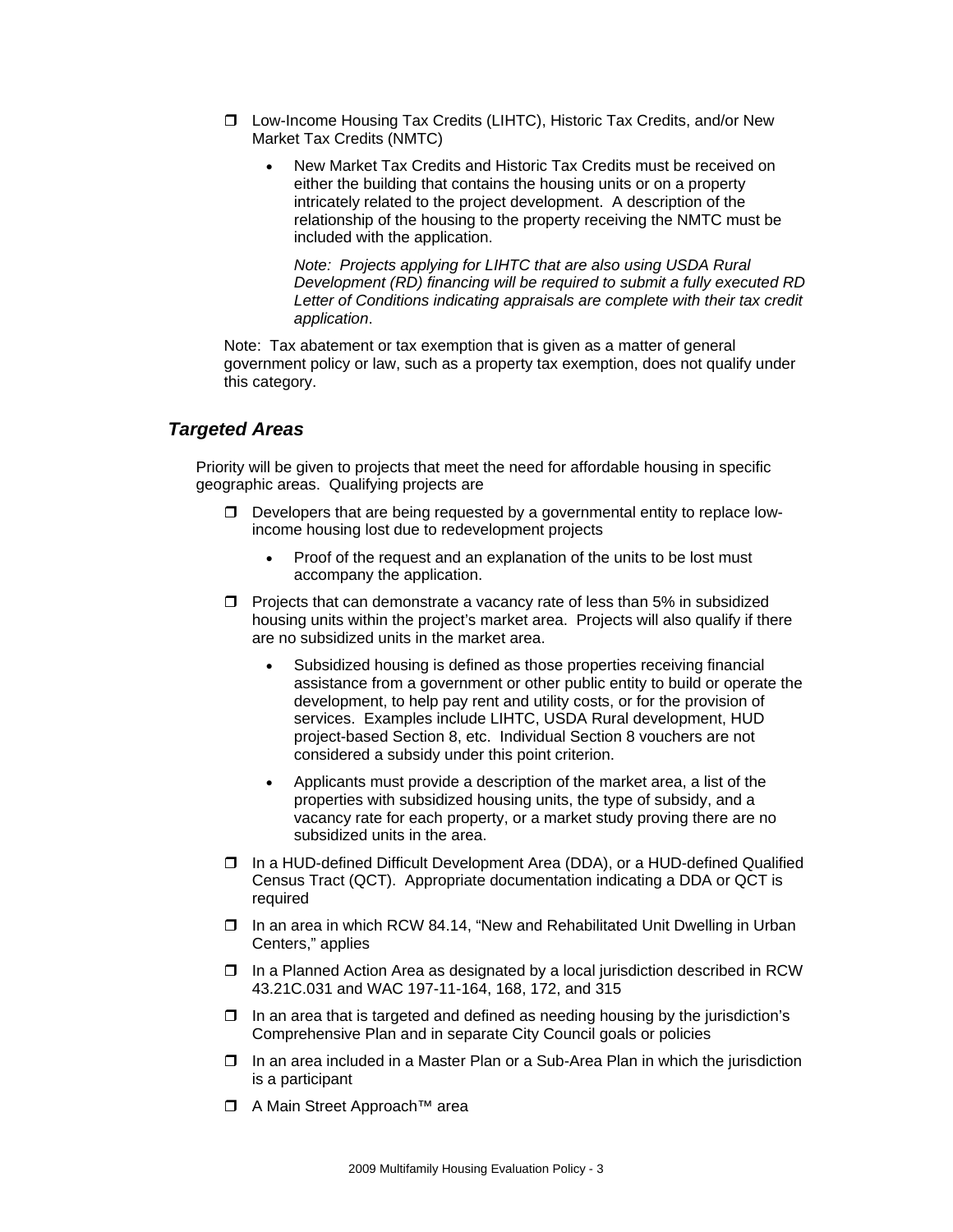- **D** Part of a Community Revitalization Plan
	- A Community Revitalization Plan must (1) be a published document, approved and adopted by a governing body, by ordinance, resolution or other legal action, and (2) target funds or tax incentives to specific geographic areas for either economic development or commercial/ retail development including infrastructure and community facilities improvement.

# *QUALIFIED NONPROFIT PARTICIPATION*

A. For Qualified Nonprofits who sponsor and have material participation in a project, **4 points**.

Or

B. For Qualified Nonprofits who sponsor and have material participation in a project and will be providing services to the community*<sup>1</sup>* , **8 points**.

Or

C. For Qualified Nonprofits who will have 100% ownership interest in the project, **15 points**.

<sup>1</sup> An explanation of services to be provided must accompany the application.

# *QUALITY MANAGEMENT PROGRAM*

For applicants who have completed the full examination Washington State Quality Award program, or comparable nationally-recognized program similar or equivalent to the Baldrige National Quality Program criteria, within the last three years." (5 points)

Evidence of WSQA award must be submitted with the application.

# *OPTIONAL POINTS*

Once projects have been grouped by the number of Priority Categories they qualify for, projects will be ranked according to the number of points selected in the Optional Points section. Projects must score a minimum of 30 points regardless of their Priority Categories.

#### *Objective: Leveraging Tax-Exempt Resources*

*To ensure the most efficient use of Bond Cap, the Commission staff will give preference to projects that access other sources of funding and/or leverage tax-exempt bonds by issuing taxable bonds.* 

#### **I. Taxable Bond Options**

For projects that are financed with taxable bonds as a portion of the bond issue.

One-half point will be awarded for each percent of taxable bonds up to a maximum of 15 points for 30%.

| Examples:                  |     |            |
|----------------------------|-----|------------|
| 1% of total bonds taxable  | $=$ | 0.5 points |
| 5% of total bonds taxable  | $=$ | 2.5 points |
| 7% of total bonds taxable  | $=$ | 3.5 points |
| 30% of total bonds taxable | $=$ | 15 points  |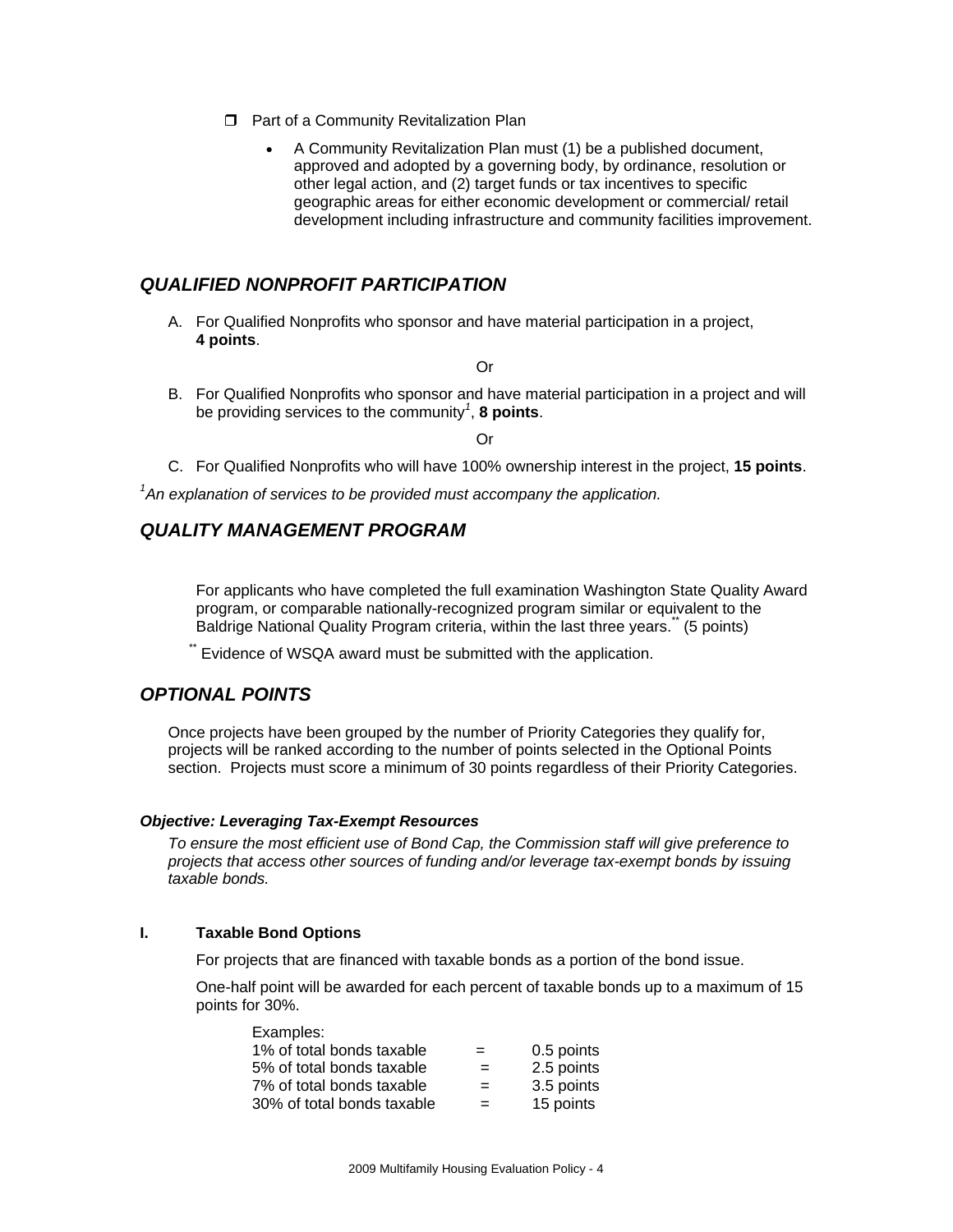*Note: Projects that will be applying for LIHTC and/or that do not have assisted living units may not request more than 15% in taxable bonds.* 

#### **II. Projects with Project-Based Government Rental Subsidies**

For projects with project-based rental subsidies covering less than 50% of the units, **5 points**.

Projects with greater than 50% of their units covered by project-based rental subsidies qualify under the Government Rental Subsidies Priority Category and *may not* select these points.

To qualify, the applicant must agree to renew the project-based Section 8 contracts or other government rental subsidies for as long as available during the term of the Regulatory Agreement. If the rental subsidy contracts are terminated before the expiration of the Regulatory Agreement, the owner must agree to set aside 30% of the units for households at 50% of local median income for at least 15 years after the termination of the rental subsidies or until the end of the Regulatory Agreement, whichever comes first. Documentation of the rental subsidy contracts and a timeline for the transfer of those contracts by the relevant government agency must be submitted with the application.

*Note: Projects applying for LIHTC that are also using USDA Rural Development (RD) financing will be required to submit a fully executed RD Letter of Conditions indicating appraisals are complete with their tax credit application.*

#### *Objective: Serve Low– and Moderate–Income Residents of Multifamily Housing*

*To ensure that Bond Cap is used to produce the highest public benefit, the Commission staff will give weight to projects that best serve low– and moderate–income residents by exceeding the minimum Code requirements.* 

#### **III. Extended Regulatory Agreement**

- A. For projects with an extended Commission bond Regulatory Agreement of at least 20 years, which is five years longer than the minimum requirement. If applying for Tax Credits, the same Additional Low-Income Housing Use Period selection must be made in the Tax Credit application, **4 points**.
- B. For nonprofit sponsored projects which have restrictive use requirements in excess of 20 years due to the conditions of another public funder, **5 points.** *(These points can be claimed in addition to points claimed in A above.)*

*Note: Statement of expected funding source and proof of regulatory agreement must be submitted with the application.*

#### **IV. Additional Set–Asides**

A. For projects that have set aside 30% of the units at 50% of local median income, **10 points.**

*Note: Projects applying for Tax Credits must select the same 30% at 50% LMI set-aside in the LIHTC application. The Tax Credit set-aside will restrict the rents on these units.* 

B. For nonprofit sponsored projects that have set aside requirements greater than 30% of the units at 50% of local median income due to the conditions of another public funder, **10 points.** *(These points can be claimed in addition to points claimed in A above.)*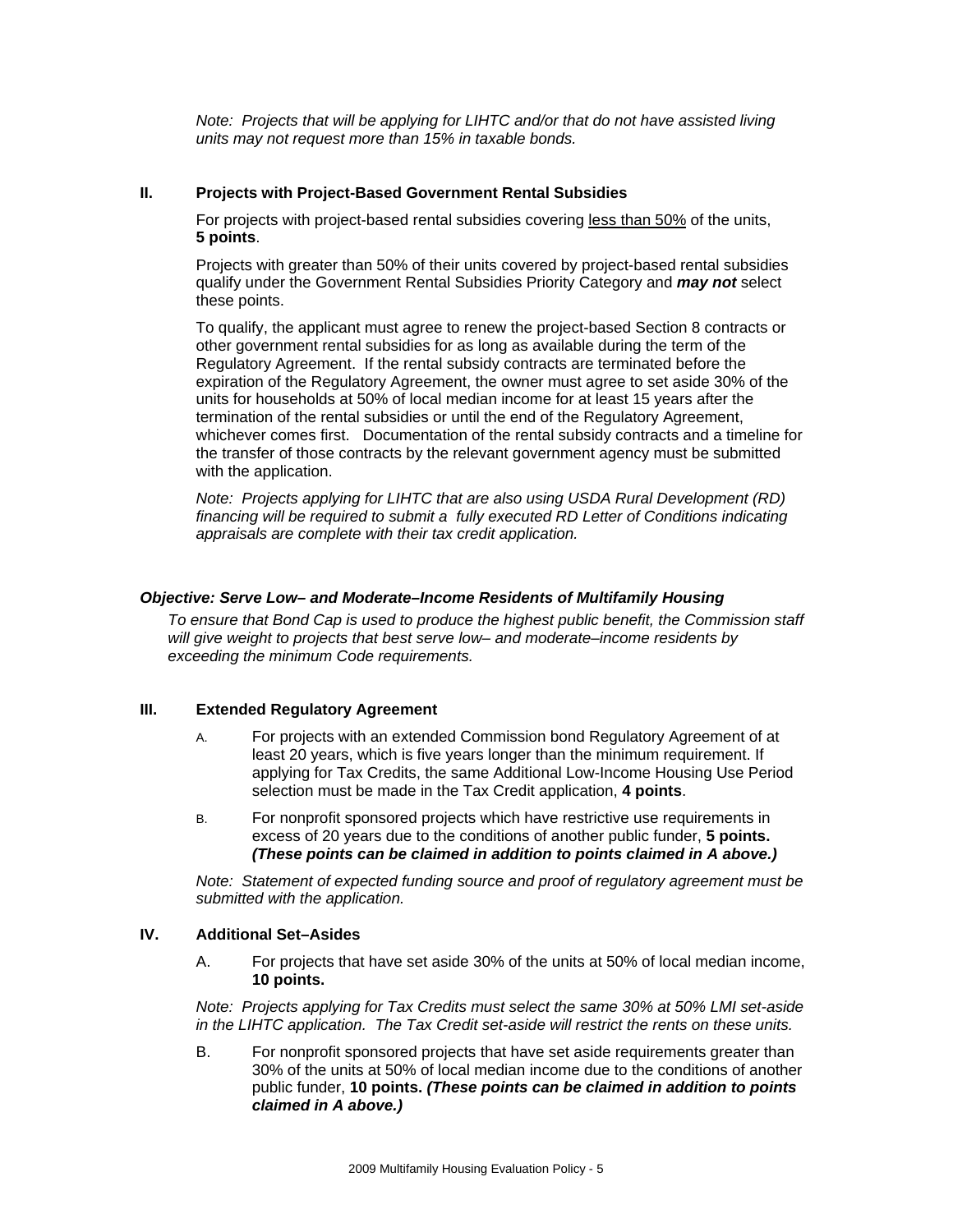*Note: Statement of expected funding source and proof of set-aside requirement must be submitted with the application.* 

### **V. Assisted Living Projects with Residents Receiving Medicaid**

Projects will receive points for setting aside Medicaid units at the following percentages:

- A. If at least 5% of the units have residents who are/will be Medicaid recipients, **10 points**.
- B. If at least 7.5% of the units have residents who are/will be Medicaid recipients, **15 points**.
- C. If 10% or more of the units have residents who are/will be Medicaid recipients, **20 points**.

If the project is an acquisition and rehabilitation of an existing facility and it currently has Medicaid residents, the developer may select one of the set-aside options above. The developer also agrees to continue to accept payments for current Medicaid residents for as long as those residents reside in the facility. *To qualify for points, the developer must submit a statement from the seller indicating the number of Medicaid recipients.* 

The Commission's ongoing annual fee will be reduced to 17.5 basis points for as long as Medicaid payments are accepted.

## **VI. Serving Large Households**

- A. For projects in which 10% of the units have three bedrooms or more reserved for large households of four or more persons, **2.5 points**.
- B. For projects in which 20% of the units have three bedrooms or more reserved for large households of four or more persons, **5 points**.

*Note: Projects applying for LIHTC must select the same Large Household set-aside in the Tax Credit application.* 

#### **VII. Serving Persons with Disabilities**

*Disabilities* means a physical or mental impairment that substantially limits one or more of the major life activities of an individual, such as not being able to care for oneself, performing manual tasks, walking, seeing, hearing, speaking, breathing, or learning.

- A. For projects in which 10% of the units are reserved for persons with disabilities, **2.5 points**.
- B. For projects in which 20% of the units are reserved for persons with disabilities, **5 points**.

Projects must be in compliance with the Fair Housing Act, as amended; the Architectural Barriers Act of 1968; the Americans with Disabilities Act; and any other local, state, and federal nondiscrimination or accessibility laws, regulations, or requirements.

*Applicants must demonstrate that they have identified and will provide (either directly itself or indirectly by another appropriate entity) appropriate support/social services for persons with disabilities. A referral agreement with a federal, state, or local government or with a nonprofit agency that provides services to the disabled population in-house must be submitted with the application.* 

*Note: Projects applying for LIHTC must select the same Disabled set-aside in the Tax Credit application.*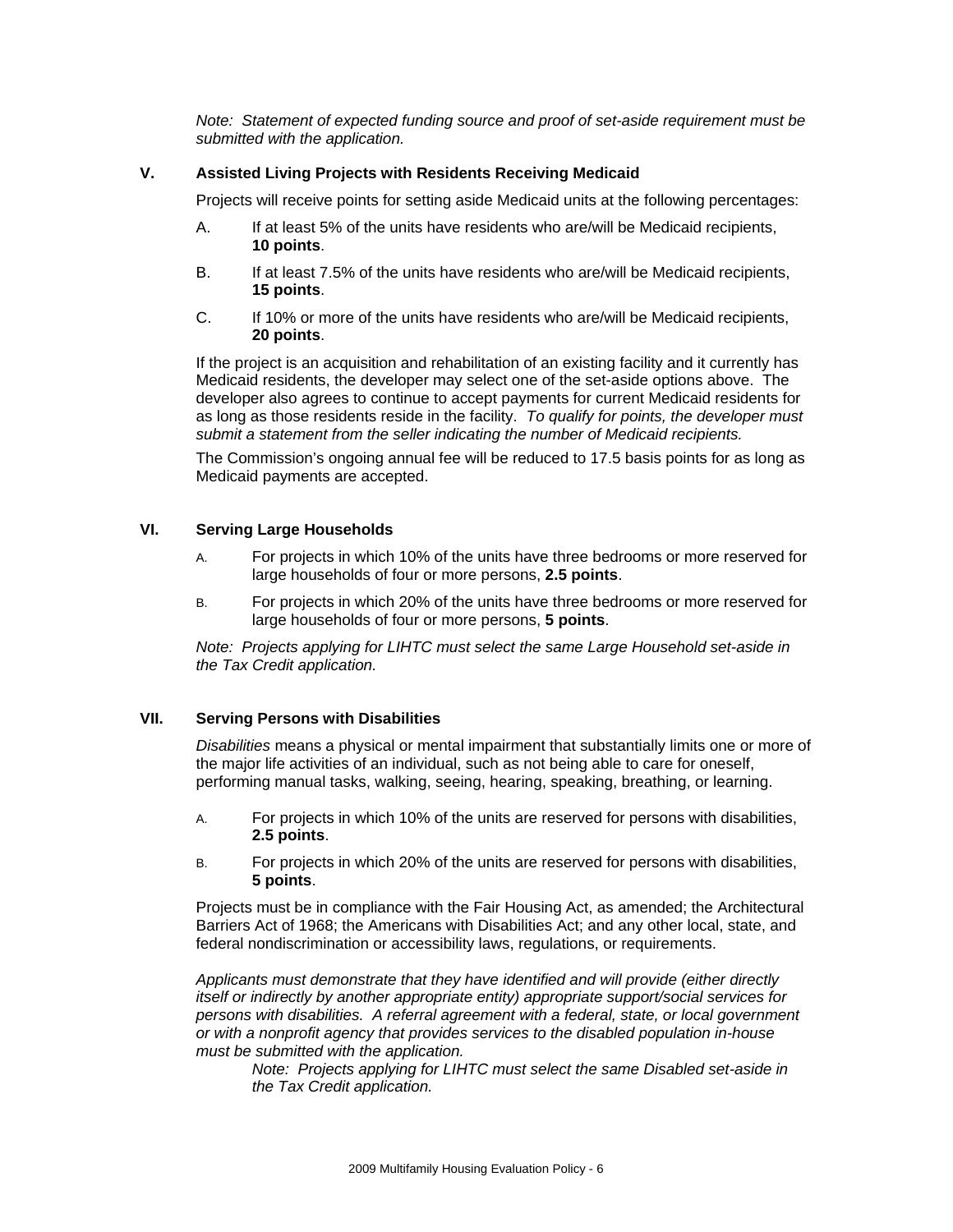### **VIII. Housing with Services**

Option A: Senior Projects, **10 points**

- $\Box$  Onsite food service via a commercial kitchen, housekeeping and/or linen services
- $\Box$  Assistance with Activities of Daily Living (ADL)

Please list at least 5 ADL services that will be provided:

*Please address the following questions in the project application: the scope of services to be provided; the type of staff providing the assistance; the percentage of residents able to use the services and any additional fees for services if applicable.* 

Option B: General Low-Income Projects, **5 points**

 $\Box$  Provide housing that follows a service enriched model. By the time of the Financing Resolution, you must have an agreement with a local service provider to provide services to the residents. Please list these services that will be provided:

*Service Enriched Housing refers to permanent affordable housing that incorporates various levels of services with housing, with services provided, by trained staff for whom service delivery, not property management, is their primary responsibility. As a condition, an agreement with a service provider will be required by the Financing Resolution and is subject to Commission staff approval. This agreement should identify the services that will be provided. Such as:* 

- *Life skills and stabilization*
- *Crisis intervention*
- *Job training*
- *On-site programs and activities for the residents*
- *Focus on health, mental health, and/or recovery from addictions*
- *Parenting classes*
- *Assistance in accessing resources and services in the community*
- *Resident participation in decision-making process*
- *Credit counseling*

### **IX. Development Amenities**

For projects providing any of the following currently non-existent amenities for its residents, **2 points each**.

- $\Box$  Create at least three sidewalks or pathways that link the residential development to public spaces, open spaces, and/or the surrounding neighborhood
- $\Box$  Providing an onsite community garden or P-patch for resident use<sup>1</sup>
- Onsite computer business/learning center with high speed internet access<sup>2</sup>
- Onsite playground or senior fitness trail
- Installation of a broadband port in every unit providing free access to the internet (Free wifi in every unit is acceptable; however there must be computers available for community use. $2$ )
- $\Box$  Develop or participate in a program that will provide access to fresh local food for residents and/or a local food bank for at least 1 year<sup>3</sup>.)

*A site or floor plan demonstrating the location of the amenity within the project is required as part of the application. If an amenity does exist, to obtain points the developer must submit a plan that significantly improves/expands the amenity.* 

*1. Must provide proof of contact/partnership with a local community garden association*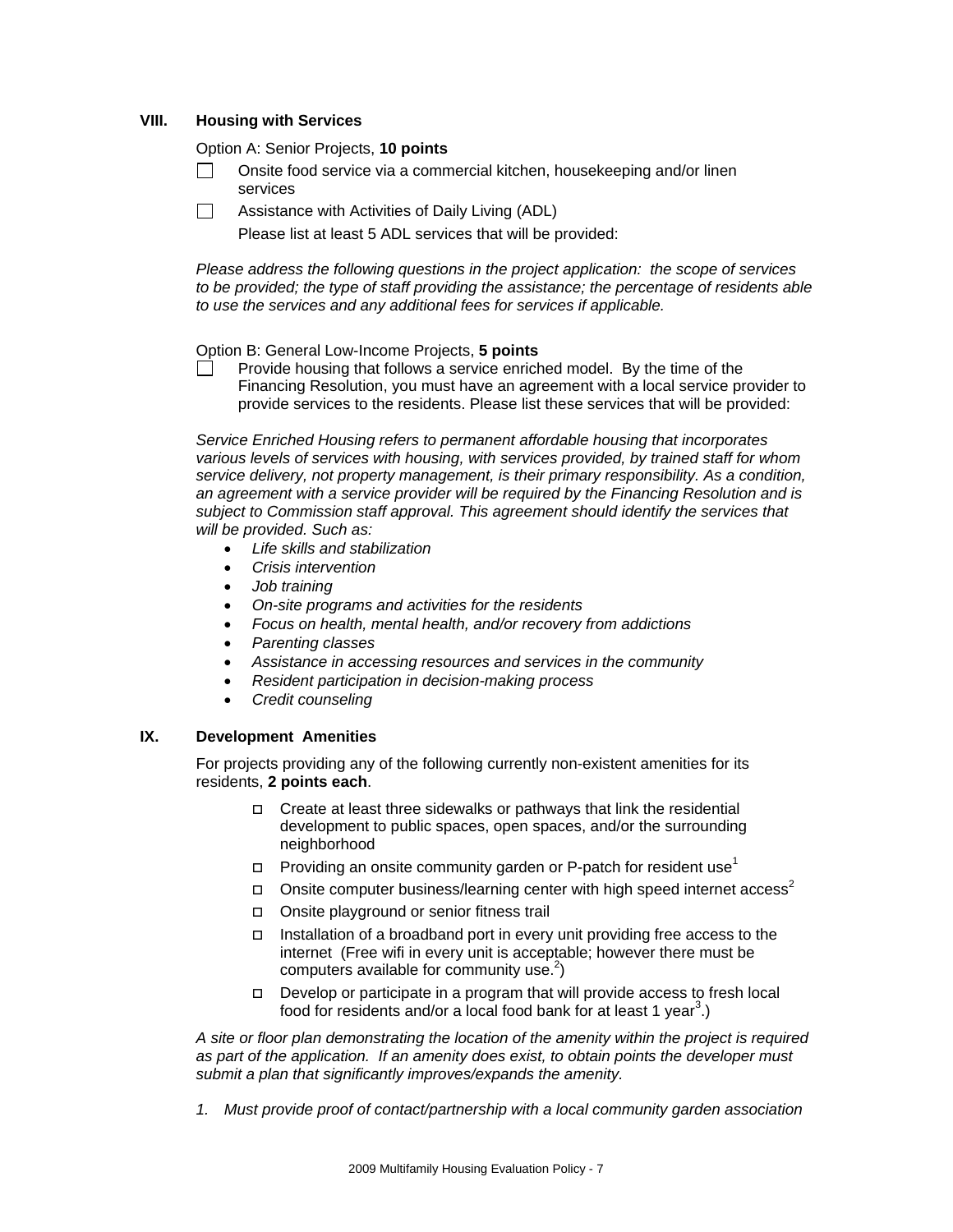- *2. Plans must be submitted indicating number of computers, access to printer(s)*
- *3. Must develop a program in partnership with a nonprofit whose mission includes support of local food networks. The nonprofit donation may be used to fund this. Projects with on-site kitchens and food service may qualify for these points if they contract with local food producers. A detailed plan must accompany the application.*

#### **Objective: Integrate Projects with the Surrounding Community**

*In order to ensure that Bond Cap is used to produce the highest public benefit, the Commission staff will give weight to projects that support, and are supported by, the community.* 

### **X. Nonprofit Housing Support**

For projects that donate to a nonprofit agency that provides housing or housing services in the area in which the project is located. The donation recipient *must* be approved by the Commission. In locations where an appropriate nonprofit housing agency does not exist, contributions to the local housing authority may be considered.

A. The greater of 0.10% (1/10th of 1%) of the total bond issue or \$5,000, **4 points**.

**OR** 

B. The greater of 0.20% (2/10th of 1%) of the total bond issue or \$10,000, **8 points**.

*An acceptance letter from the recipient is required before the finance resolution is passed, and the donation must be made by the time of bond closing. If the recipient is known at the time of application, please include the name and contact information.* 

*If a project elects points under Section IX Development Amenities to participate in a program to provide access to fresh local food for residents and/or food banks, the donation may be used to fund this participation.* 

*Please Note: If the project chooses to select the "Donation in Support of Local Housing Needs" point criterion on the tax credit application, the Bond Donation may not be used to satisfy the Tax Credit Donation. They are mutually exclusive.* 

#### **XI. Number of Units**

- A. For projects that have less than 50 units, **10 points**.
- B. For projects that have 50 to 75 units, **5 points**.

#### **XII. Mixed-Use Projects**

For projects that combine retail/commercial, services or office use with residential use in the same building or on the same site. Projects that build housing above existing commercial uses also qualify, **10 points.** 

The commercial space must be accessible to the general public and must be at least 20% of the ground floor square footage. Note: This does not include office space used directly by the building owner or the property manager.

*A letter from the project architect certifying the total square footage of the various types of usage within the building or site is required*.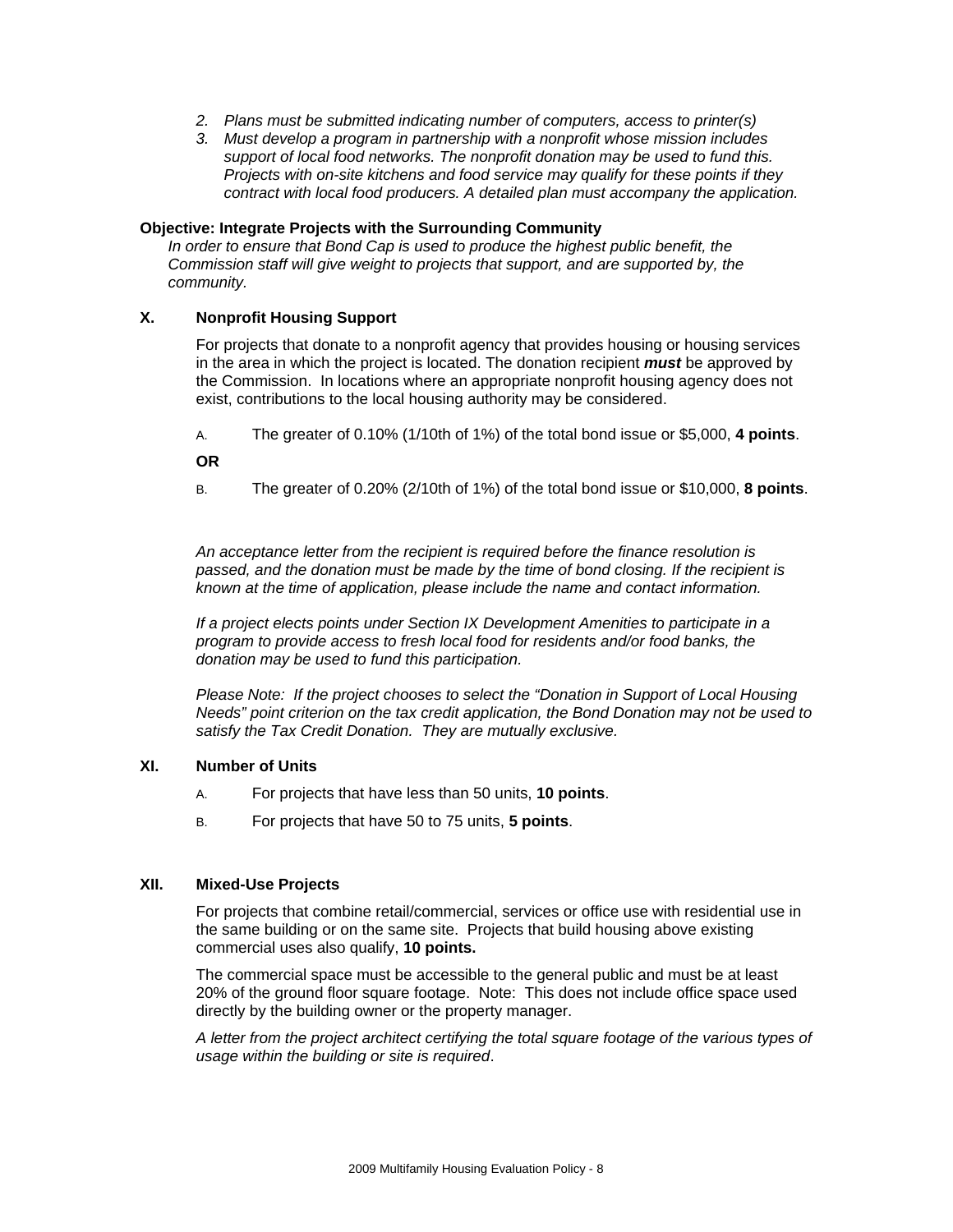## **XIII. Community Amenities**

For projects located within ½ mile walkable distance of the following amenities, **2 points each:** 

- □ A park or public recreational facility
- A public library or community center / senior center
- $\Box$  A grocery store that provides fresh produce and meat
- A public (K-12) school or licensed day care
- □ An urgent care or emergency medical facility
- $\Box$  At least three existing sidewalks or pathways that link the residential development to public spaces, open spaces, and the surrounding neighborhood

*The name and address of each amenity and a map indicating locations must be provided with the application. Each selection must be satisfied by a different business or amenity.* 

*Walkable means: that the amenity can be reached by walking a half-mile or less on*  **2-13**  *existing paths and sidewalks without crossing natural or artificial barriers or private property.* 

### **XIV. Transportation Choices**

- A. For projects located within ½ mile walking distance of public transit service, **2 points**.
- B. For projects located within ½ mile walking distance of two or more public transit lines or a fixed rail station or ferry terminal, **4 points.**

*Adequate transportation means service at least hourly during peak periods.* 

*A context map demonstrating the location of the project in relationship to the transit service is required as part of the application.* 

#### **Objective: Encourage Sustainable Development Practices**

### **XV. Site Location: Grayfield, Brownfield, Adaptive Reuse**

For projects located on a grayfield, brownfield, adaptive reuse site as defined below. Projects may select only one of the three options:

*A.* Grayfields are previously developed abandoned sites where the buildings have been vacant for longer than 1 year. Greyfields can also be sites previously developed for non-residential use with pavement covering at least 50% of the surface area, **15 points**.

*Please submit a description of the current land use and recent history of the property.*

*B.* Brownfields are real property where the expansion, redevelopment, or reuse may be complicated by the presence of a hazardous substance, pollutant, or contaminant including petroleum, **20 points**.

*These sites require a Phase II Environmental Site Assessment and a remediation plan.*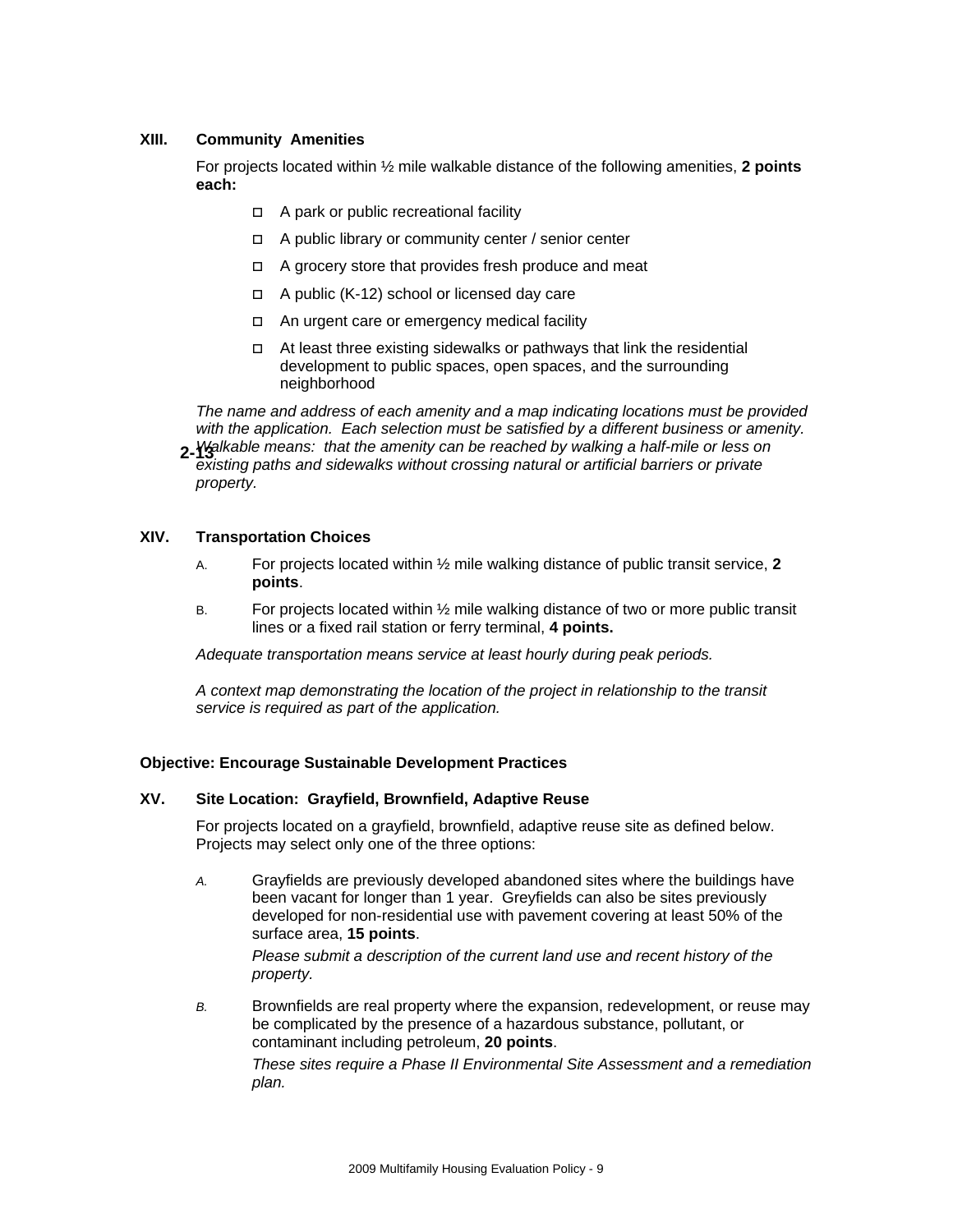C. An Adaptive Reuse Site is one that was previously developed for non-residential purposes, in which at least 25 percent of the proposed development will reuse existing non-residential structures, **15 points**.

*A letter from the project architect describing the reuse of the structure is required*.

#### **Sustainable Building Criteria**

#### **Evergreen Sustainable Development Standard Criteria**

□ All projects are encouraged to conform to the Evergreen Sustainable [Development Standard Criteria](http://www.cted.wa.gov/DesktopModules/CTEDPublications/CTEDPublicationsView.aspx?tabID=0&ItemID=1545&MId=870&wversion=Staging) and submit the Evergreen Sustainable [Development Standard Checklist](http://www.wshfc.org/housing/2009evergreenchecklist.xls) & [Certification](http://www.wshfc.org/housing/2009evergreenownercertification.doc) with the application.

Note: this is a requirement for those projects seeking Housing Trust Fund dollars or seeking equity dollars through LIHTC.

- A. For projects that will neither be receiving trust fund dollars nor tax credit equity and cannot conform to [Evergreen Sustainable Development Standard Criteria](http://www.cted.wa.gov/DesktopModules/CTEDPublications/CTEDPublicationsView.aspx?tabID=0&ItemID=1545&MId=870&wversion=Staging), you must choose one of the options below:
	- Projects must earn at least 150 points on the **Built Green**™ Multi-Family Self-Certification Checklist. The Built Green™ checklist must be submitted with the application. Upon project completion, these points must be verified by a certificate from t[he](http://www.builtgreen.net/documents/Multifamily%20Checklist.pdf) Master Builder's Association. [Link to Built Green](http://www.builtgreen.net/documents/Multifamily%20Checklist.pdf)  [Certification Checklist](http://www.builtgreen.net/documents/Multifamily%20Checklist.pdf)
	- Projects applying for **LEED** (Leadership in Energy and Environmental Design) Green Building Rating System™ certification must submit proof of project registration with an affiliate of the USGBC (United States Green Building Council). LEED certification will be required from the USGBC. [Link](http://www.usgbc.org/leed/)  [to LEED Certification](http://www.usgbc.org/leed/)
	- [Projects select](http://www.usgbc.org/leed/) **8 of the sixteen criteria** below.

[A certification from the project architect of record or general contractor, stating](http://www.usgbc.org/leed/)  [that the chosen criteria will be included in the plans and specs, must be](http://www.usgbc.org/leed/)  [submitted with the application. The architect of record or general contractor will](http://www.usgbc.org/leed/)  [also be required to sign a certificate upon completion of construction certifying](http://www.usgbc.org/leed/)  [that the sustainable components were included in the building.](http://www.usgbc.org/leed/) 

- Recycle at least 50% of site construction waste materials. Note: *A contract with a recycling company will be required upon closing the bonds.*
- Seal concrete slabs with low-VOC sealer before laying carpet. Use low-VOC (below 100 g/liter) paints and primers.
- Rehab projects: Install cellulose insulation with 95% recycled content; and/or Fiberglass with -20% recycled content; and/or Mineral Wool with 75% recycled content.
- Install urea-formaldehyde-free underlayment, cabinets, and storage units
- For air sealing, use an air infiltration barrier or the Airtight Drywall Approach (ADA)
- Use of pervious materials for at least one-third of total area for driveways, walkways, and patios.
- Install Energy Star ® lighting fixtures, lighting systems, heating and cooling equipment, and appliances inside the residential units.